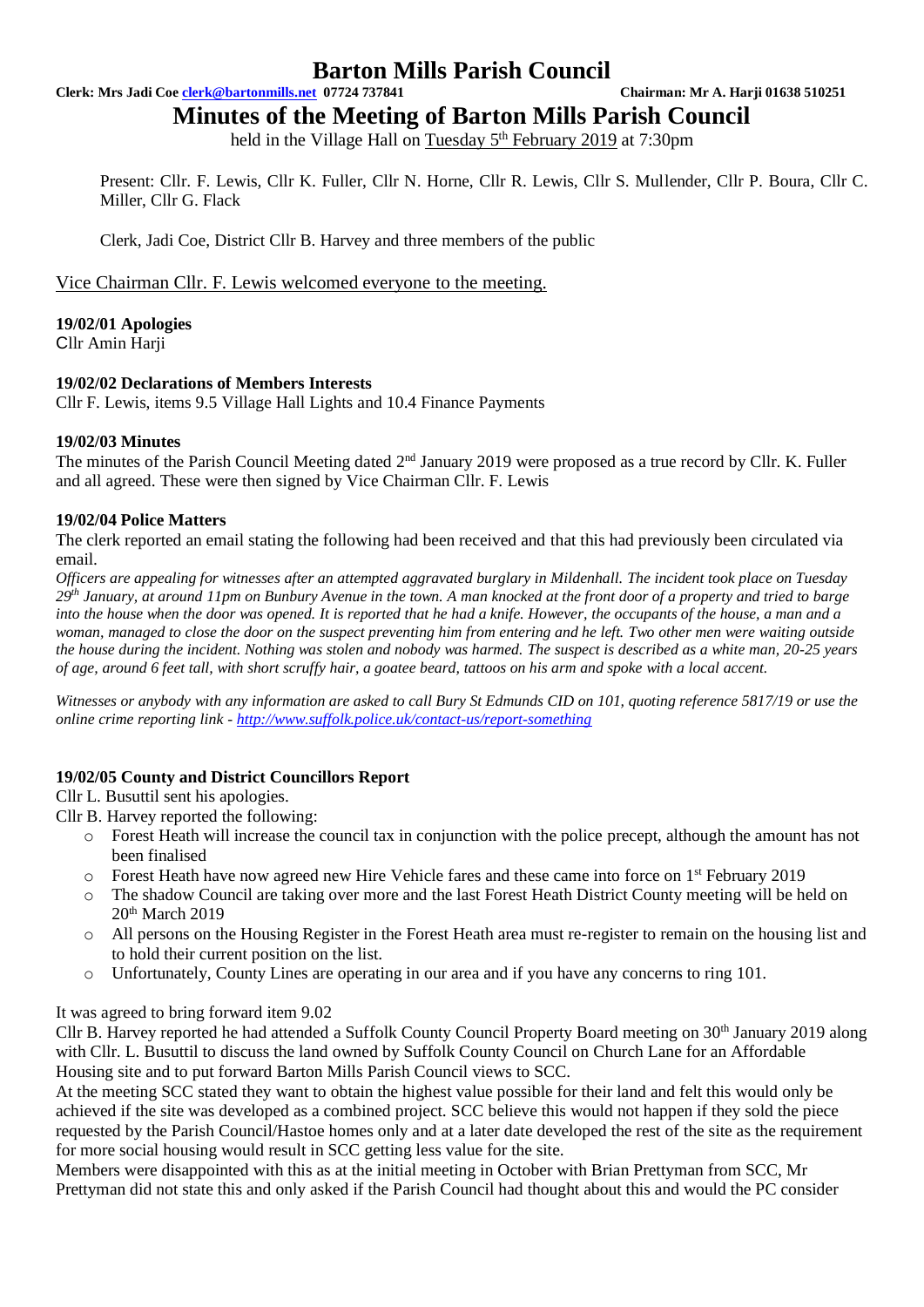### **Clerk: Mrs Jadi Coe [clerk@bartonmills.net](mailto:clerk@bartonmills.net) 07724 737841 Chairman: Mr A. Harji 01638 510251**

this. The PC did but realised this was not in the best interests of the village and that the two sites/projects would not work alongside each other due to the land being outside the settlement boundary.

Some members also believed that Cllr. B. Harvey and Cllr. L. Busuttil had not put the PC thoughts to SCC as the points made were not answered, Cllr B. Harvey assured the PC that they were there to represent the PC with the parish's best interests and stated all present at the meeting had a copy of the Parish Council view points.

Cllr B. Harvey was aware that Brian Prettyman from SCC and Isobel from Hastoe Homes had a meeting the previous week and would enquire the outcome of the meeting and pass on to the clerk.

It was agreed to wait to hear from Isobel at Hastoe Homes in regards to the meeting with SCC and then to agree at the next meeting whether to pursue negotiations with SCC, negotiate with land owners previously prepared to sell land on Church Lane backing onto Manor View or seek other land that could be used for affordable home. Members feel they have a responsibility to the Parish to provide affordable homes as identified in a housing survey. The clerk agreed to ask Isobel for feedback from the meeting with Brian Prettyman. (JC)

## **19/02/06 Planning and Environment**

# **General & For Consideration:**

DC/18/2503/HH – planning app. For single storey front extension, loft conversion with Juliet balcony to rear elevation and new pitched roof at Laburnum Cottage, 10 Worlington Road, Barton Mills, IP28 7DY.

*Cllr P. Boura proposed we support this planning application, all agreed. (JC)*

# **Tree Applications (for information only):**

TPO/001 (2019) – tree preservation order at Wakeling House, 35 The Street, Barton Mills, Suffolk, IP28 6AA *Noted*

## **Awaiting Forest Heath decisions and pending appeals:**

DC/18/2191/FUL – planning app. For 1 self contained two bed unit at 35 The Street, Barton Mills, IP28 6AA *- pending at 20.1.19*

DC/18/2027/FUL change of use of land for sale and display of cars at Hand Car Wash, Fiveways, Barton Mills, - *pending at 20.1.19*

### **Decided/approved (for information only)**

DC/18/1990/HH – raise roof, extension to existing garage at Oldman House, 22 Worlington Road, Barton Mills, IP287DY – *approved 16.1.19*

*Noted*

# **19/02/07 Clerk's Report & Matters Arising from the Minutes of the Last Meeting (For Info Only)**

The clerk reported she sent a letter to the parishioners who offered to fund a statue for the Peace Garden, stating the Parish Council voted against placing a statue in the Peace Garden but thanking the parishioners for their kind offer.

### **19/02/08 Correspondence**

The clerk reported letter received from the District Council in regards to Play Area Inspections. The district council are offering a standardised playground inspection service without a charge for the financial years 2019/20 and 2020/21 and the service includes a monthly inspection. If the Parish Council wish to accept this offer then the form must be completed and returned by 28<sup>th</sup> February 2019. It was agreed to accept this offer.

The clerk reported the Chairman of Kentford Parish Council had made contact to see if Barton Mills Parish Council would like to be part of a pressure group to encourage Highways England to create a trunk road between A14 West and the A11 North.

It was agreed that although the Parish Council support the concerns made, Barton Mills Parish Council feel they can contribute very little to this group and therefore will not be part of the pressure group. The clerk to reply to Kentford Parish Council stating this. (JC)

The clerk also reported Facebook messages had been received from two parishioners in regards to Newmarket Road in the village including concerns of the current speed limit in place and the overgrown vegetation encroaching the footpath. The clerk stated she had reported the overgrown vegetation to SCC and they have responded but are currently trying to contact the land owner where the vegetation is overgrown.

Members stated reducing the speed limit on Newmarket Road was not feasible because the level of traffic using this was not high enough. It was agreed the clerk to reply accordingly to the parishioners who raised their concerns and for Cllr. R. Lewis to contact the land owner SCC were attempting to get hold of. (JC/RL)

The clerk reported all other correspondence had been circulated via email.

### **19/02/09 Parish Matters**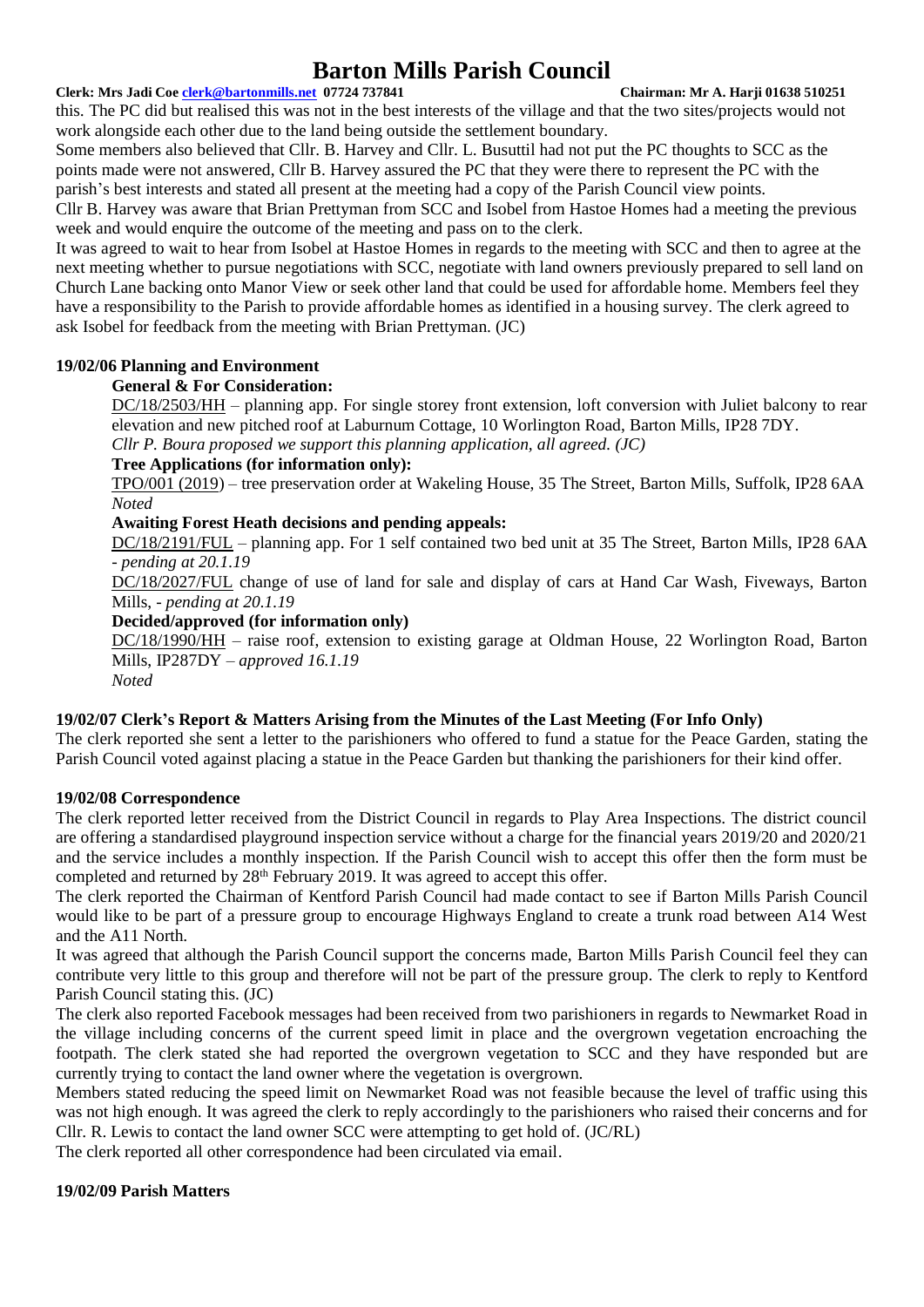## **Clerk: Mrs Jadi Coe [clerk@bartonmills.net](mailto:clerk@bartonmills.net) 07724 737841 Chairman: Mr A. Harji 01638 510251**

19/02/09.01 Future football coaching needs including grants available

It was reported that a member of Barton Mills Football Club had kindly offered to receive the grant. The grant application form is with the member of the Football Club, who is required to complete this before returning to FHDC. The member of the Football Club had contacted the clerk as he was uncomfortable completing the application form as he could not guarantee the Parish Council were to spend the money as required. The clerk has since informed the Football club member this would be sent to Sporting87 directly rather than the Parish Council so the money would be spent as intended. The clerk is waiting to hear back. Cllr. S. Mullender and R. Lewis offered to speak to the member of the Football Club to confirm matters. (SM/RL)

19/02/09.02 Update on progress of purchase of land from SCC for affordable housing

Item brought forward, District Councillors report item 5.

19/02/09.03 Allotment lease/land purchase update

It was noted the lease expires in March 2020 and as the Parish Council had not heard from Brian Prettyman as stated by Brian at a recent meeting it was agreed the Parish Council to start the process for renewal. (JC)

19/02/09.04 Maintenance of Assets

Cllr. P. Boura reported the following:

- o No problems reported on the play equipment
- o The new street light recently installed on The Street has been moved to a more suitable location.
- o A resident of the village has requested a rear shield to be installed on a street light in front of their home to help shield the light into their property. Cllr. Boura looked at the light and felt this was not a justified request and no shield would be installed.

19/02/09.05 Green Business Grant and Village Hall car park light update

Cllr K. Fuller reported that the request from the PC to improve the current lighting in the Village Hall car park, was brought to the attention of the Village Hall at a recent meeting. The Village Hall agreed to make improvements to the current outside lighting at the Village Hall and in the car park.

Cllr B. Harvey stated Worlington Village Hall had recently had lights replaced by funding and it was agreed the clerk would contact Worlington PC to ask for further details of grants available. (JC)

Cllr P. Boura is to obtain quotes to replace the current flood light in the car park with a street light. (PB) 19/02/09.06 SID Rota

This was agreed to the end of March and the clerk to issue an updated schedule to all. (JC) 19/02/09.07 Finalise plans for defibrillator seminar

Cllr. C. Miller volunteered to set up and clear away the hall for the seminar along with the clerk. 19/02/09.08 New bench costs and update of land owner permission

It was reported that the area along the river where the PC hoped to install a bench was owned by the Forestry Commissions, however they would not grant permission to install a bench here at the current time. It was agreed the clerk to contact the parishioner who requested to install a bench stating the above position. (JC)

19/02/09.09 Fiveways and surrounding roads update

The clerk reported she had not heard back in regards to concerns on Newmarket Road and details of the next Highways meeting. It was agreed that the clerk to contact Peter Grimm directly to ask when the next Highways meeting is scheduled. (JC)

19/02/09.10 Great British Clean up

Cllr. P. Boura reported that she had not heard from the parishioner who has volunteered to organise the Clean Up with a date for the event, Cllr. P Boura to follow up. (PB)

Cllr. K. Fuller reported he had received a complaint from a parishioner in regards to the rubbish and mess around the Pancake and Waffle Shack building. It was agreed the clerk should contact the owners and request that the refuse area is cleaned up. (JC)

19/02/09.11 Update on visibility from drive opposite the VH

Cllr. S. Mullender reported that he had not heard from the resident.

19/02/09.12Agree May Parish Council meeting date

It was reported that due to the upcoming elections the Annual Parish Council Meeting could only be held on the  $7<sup>th</sup>$  May as already planned if the elections were uncontested. If the election was contested then the earliest the meeting can be held is Wednesday the 8<sup>th</sup>. It would not be known until 4<sup>th</sup> April whether or not the elections were contested therefore the clerk has reserved the Village Hall on Friday  $10<sup>th</sup>$  May.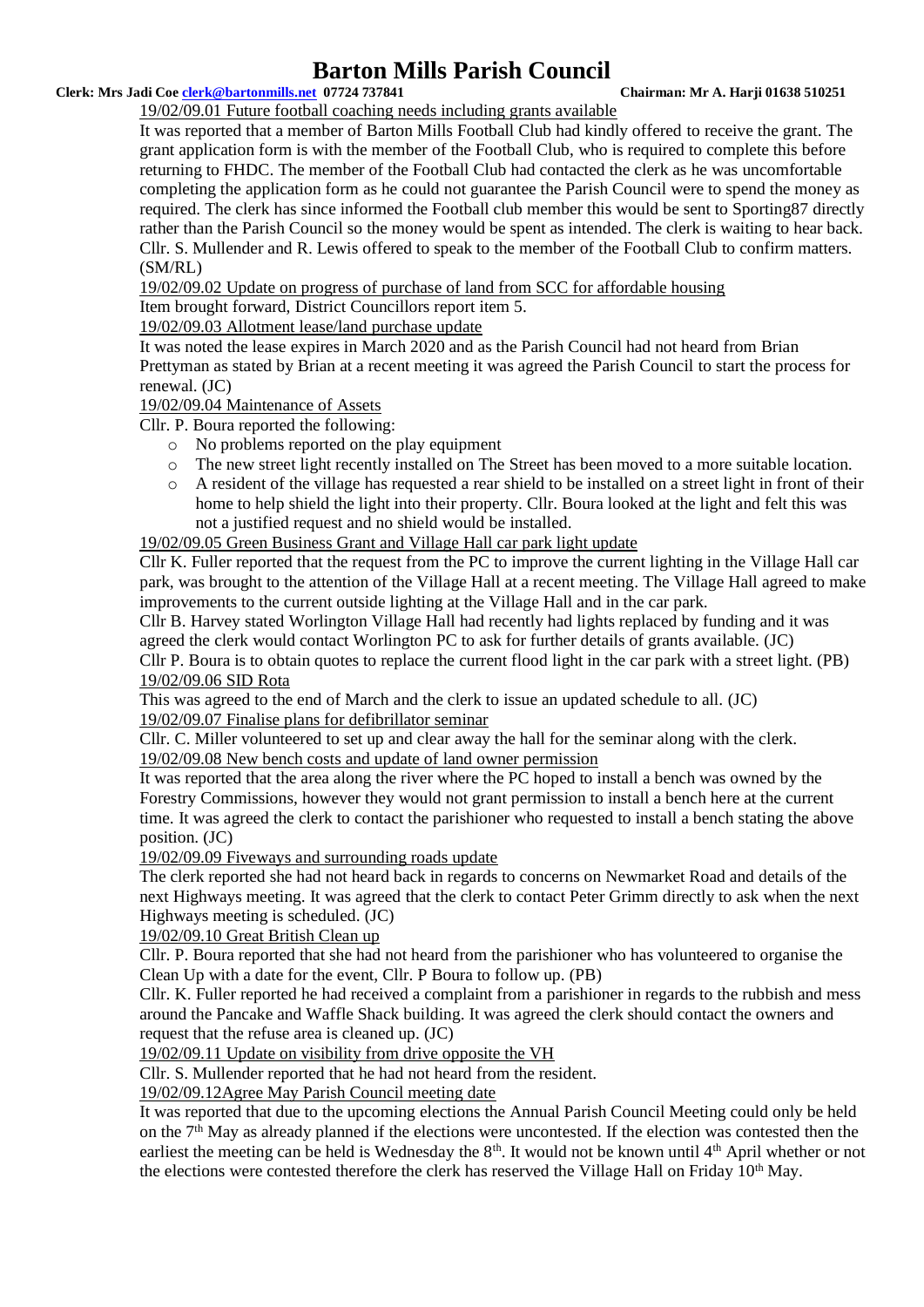#### **Clerk: Mrs Jadi Coe [clerk@bartonmills.net](mailto:clerk@bartonmills.net) 07724 737841 Chairman: Mr A. Harji 01638 510251**

It was agreed to hold the Annual Parish Meeting on Friday 10<sup>th</sup> May and the clerk to inform the Village Hall. (JC)

It was agreed to discuss ideas to encourage the public to attend the Annual Parish Meeting at the next Parish Council meeting.

19/02/09.13 Confirm elections process

The clerk reported the following:

*There will be an election in May 2019, there are two outcomes of an election:*

*Contested – more candidates than seats – a poll is held*

*Uncontested – the same or less candidates than seats – no poll is held*

*To stand as a councillor you must qualify to stand and you must be nominated and submit a Candidate Consent form.*

*Nomination packs can be completed from the date of Publication of Notice of Election which is planned for 22nd March 2019.* 

*Although Nomination packs can be obtained now from the parish council clerk or from the following website page: https://www.westsuffolk.gov.uk/Council/Voting\_and\_Elections/upload/Nomination-pack-incl-election-agentnotification-form-LGEnew-2.pdf*

*The nomination papers and consent forms should be completed correctly and hand delivered to West Suffolk House by 4pm on 3rd April 2019.*

*It is suggested you hand deliver the forms personally so that if an error has been made this can be rectified when handing over your papers as these will be checked on delivery.*

*Alternatively, it is possible that I the clerk can make an appointment to deliver all papers, but if there is an error this cannot be rectified by myself (the clerk).*

*On the 4th April a Statement of Person nominated (RO), will be received detailing all persons nominated to stand as councillor, including whether the results show a contested election resulting in a poll or an uncontested election. If the results show an Uncontested Election the candidates will take office on 7th May 2019 and all outgoing councillors retire.*

*If the results show Contested Election then a poll will be held on Thursday 2nd May, results being declared on 3rd May and the successful candidates will take office on 7th May 2019 and all outgoing councillors retire.*

It was agreed the clerk would confirm whether nomination packs could be hand delivered to FHDC office in Mildenhall. (JC)

Cllr. B. Harvey confirmed that any campaign expenses made by the nominees are to be paid personally and are not a Parish Council expenses and that a statement of expenses must be completed even if this is nil.

19/02/09.14 Street light request Old Mill Lane

A parishioner had requested a street light be installed in Old Mill Lane as they felt this was very dark and was being used more regularly.

Several councillors had been to Old Mill Lane in the dark to see whether the need was justified and it was agreed although it was dark it was no darker than lots of other places in the village. The cost to install a street light on this lane was likely to be very high.

It was agreed to inform Cllr. A. Harji, who had forwarded this request on behalf of the parishioner, that the Parish Council have considered this request but felt the need was not justified. (JC)

19/02/09.15 Receive quote for Spring football pitch works

The clerk presented quote from INL detailing total cost of £3,050 plus VAT, for the pitch to be seeded, weeded and fertilised.

Cllr. F. Lewis stated that the Burrell Trust may be able to fund a small proportion of this cost. It was agreed the clerk was to seek other possible funding for this work. (JC)

The clerk is to also obtain quotes from other local businesses to improve the football pitch. (JC)

19/02/09.16 Receive details including prices for outdoor cinema

Cllr. C. Miller reported that a small package for up to 200 people from Enchanted Cinema was £1,720.00 plus VAT and this included 100 chairs, headphones and screen. The price increased for more attendees and they could also offer additional services such as a bar, food and/or music.

Cllr. C. Miller also reported that Chippenham Park are holding such an event in May at a cost of £14 per ticket and at date had sold 150 tickets.

It was agreed that due to not being able to guarantee the weather and not being able to control the field boundaries for such an event, an outdoor cinema night would not be pursued.

However it was stated that various other Parishes hold cinema nights in Village Halls and these were well attended. The clerk to find out more information from other Parishes and Cllr. C. Miller to ask the village whether this is something they would like to see the PC hold, via social media. (JC/CM)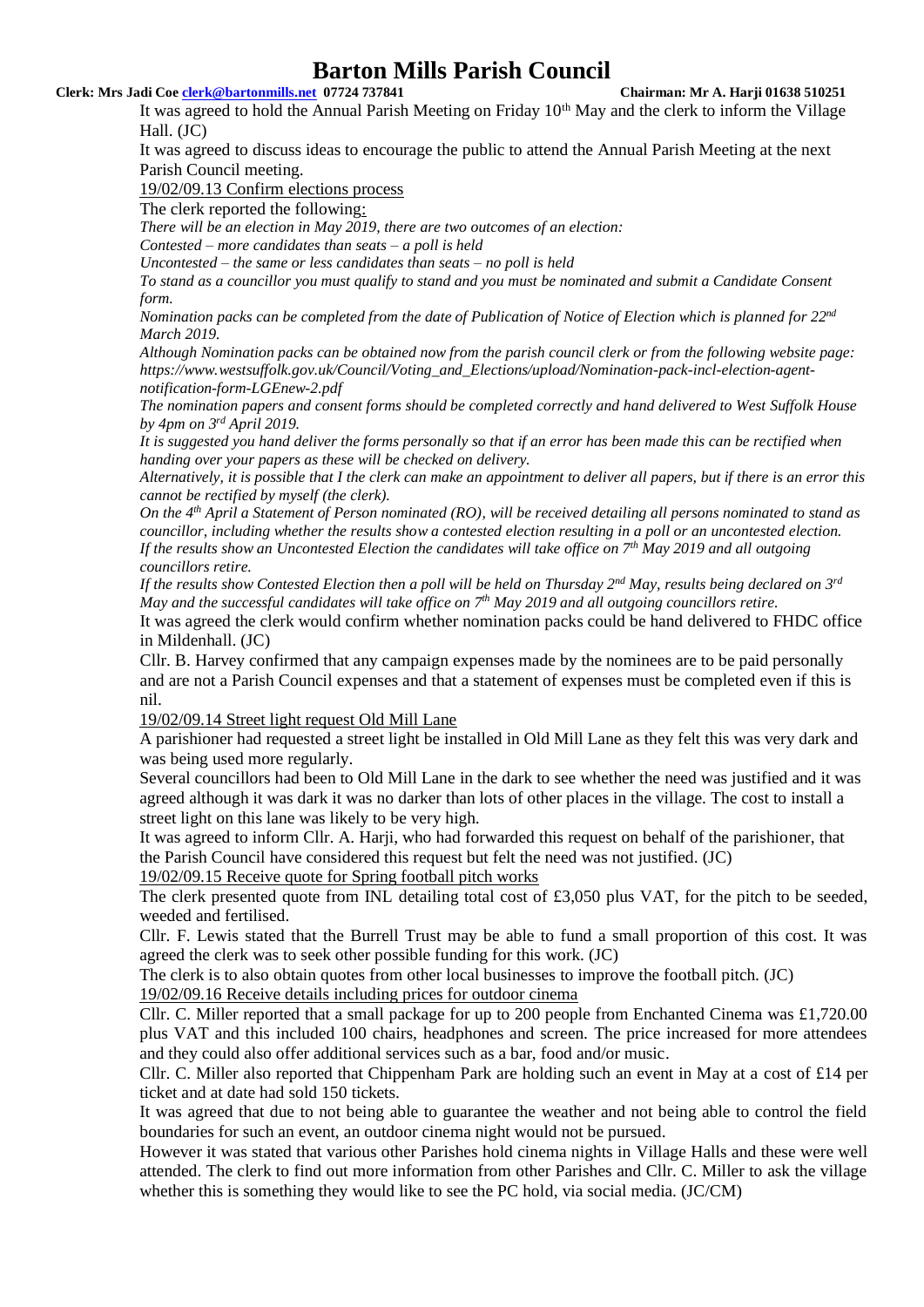#### **19/02/10 Finance & Policies**

19/02/10.01 Parish Council Bank Balances and Reconciliation from list of Payments and Receipts. It was reported the current account bank balance at 18<sup>th</sup> January 2019 was £11,040.12 and the balance held in the deposit account was £10,000.46. The bank statements were signed by Cllr. P. Boura. 19/02/10.02 Cheques for signing and approval and to authorise payment of outstanding invoices.

The following payments were approved for payment and the cheques were signed by Cllr. F. Lewis and Cllr. S. Mullender:

|           |                            |                              | 1.975.39 | 3.83 | 1.979.22 |          |
|-----------|----------------------------|------------------------------|----------|------|----------|----------|
|           |                            |                              |          |      |          |          |
| 12-Nov    | Hayward<br><b>Building</b> | Drop kerb in VH car<br>park  | 295.00   | 0.00 | 295.00   | Chg 1617 |
| 19-Dec    | Sporting 87                | Oct HT coaching              | 221.00   | 0.00 | 221.00   | Chg 1616 |
| 24-Jan    | <b>SALC</b>                | Clerk election course        | 12.50    | 2.50 | 15.00    | Chg 1615 |
| 31-Jan    | J Coe                      | Expenses                     | 36.97    | 0.00 | 36.97    | Chg 1614 |
| 31-Jan    | Pamela Boura               | repairs                      | 32.99    | 0.00 | 32.99    | Chg 1613 |
| 07-Jan    | Company                    | Insurance<br>Barton Miller & | 1,047.37 | 0.00 | 1.047.37 | Chg 1612 |
| $01$ -Jan | K & M Lighting<br>Came &   | Jan work                     | 6.66     | 1.33 | 7.99     | Chg 1611 |
| 31-Dec    | <b>BM VH</b>               | O, N, D VH use               | 67.50    | 0.00 | 67.50    | Chg 1610 |
| 09-Jan    | S Limmer                   | Gardening work               | 25.00    | 0.00 | 25.00    | Chg 1609 |
| $31$ -Jan | J Coe                      | Clerk salary                 | 230.40   | 0.00 | 230.40   | Chg 1608 |
| Date      | Payee                      | Details                      | Net      | VAT  | Gross    |          |

- o Clerk's January overtime of 4 hours at £12 per hour to be paid along with February salary
- $\circ$  £45.54 to Mutts Butts for dog waste bags to be purchased by the clerk to reclaim as an expense at the following meeting.

19/02/10.03 Agree donations to be made

Cllr. R. Lewis proposed to defer item to the following meeting scheduled for  $5<sup>th</sup>$  March 2019, all agreed. 19/02/10.04 Agree paper donation in return for clerk page within the Barton Miller

Cllr. R. Lewis proposed to defer item to the following meeting scheduled for  $5<sup>th</sup>$  March 2019, all agreed. 19/02/10.05 Agree clerk salary and holiday

Cllr. P. Boura proposed an increase to the clerk's hourly pay from £12.00 to £12.37 from 1st April 2019, all in favour.

Cllr P. Boura proposed the clerk can be paid her holiday entitlement not taken at  $31<sup>st</sup>$  March 2019 along with her March salary at the current pay rate of £12.00 per hour, all in favour.

### **19/02/11 Parish Councillors reports (for information only)**

Cllr. K. Fuller reported a bollard has been knocked down on approach into the village from the A11. It was noted this could be reported on the SCC website.

Cllr. K. Fuller reported the dog waste dispensers were empty. Cllr P. Boura stated that the bags have now only come back in stock and the expense has been agreed for the clerk to purchase.

Cllr. P. Boura reported she had attendee a recent Community Energy Conference which she found very useful Cllr. C. Miller reported she had attended a Highways seminar, which she also found useful.

#### **19/02/12 Items for future agendas**

 Spring Football Pitch quotes and funding available Update on affordable home site Agree annual donations Agree Barton Miller paper contribution Spring Clean Elections Football coaching funding Allotment lease renewal Ideas for the Annual Parish Meeting